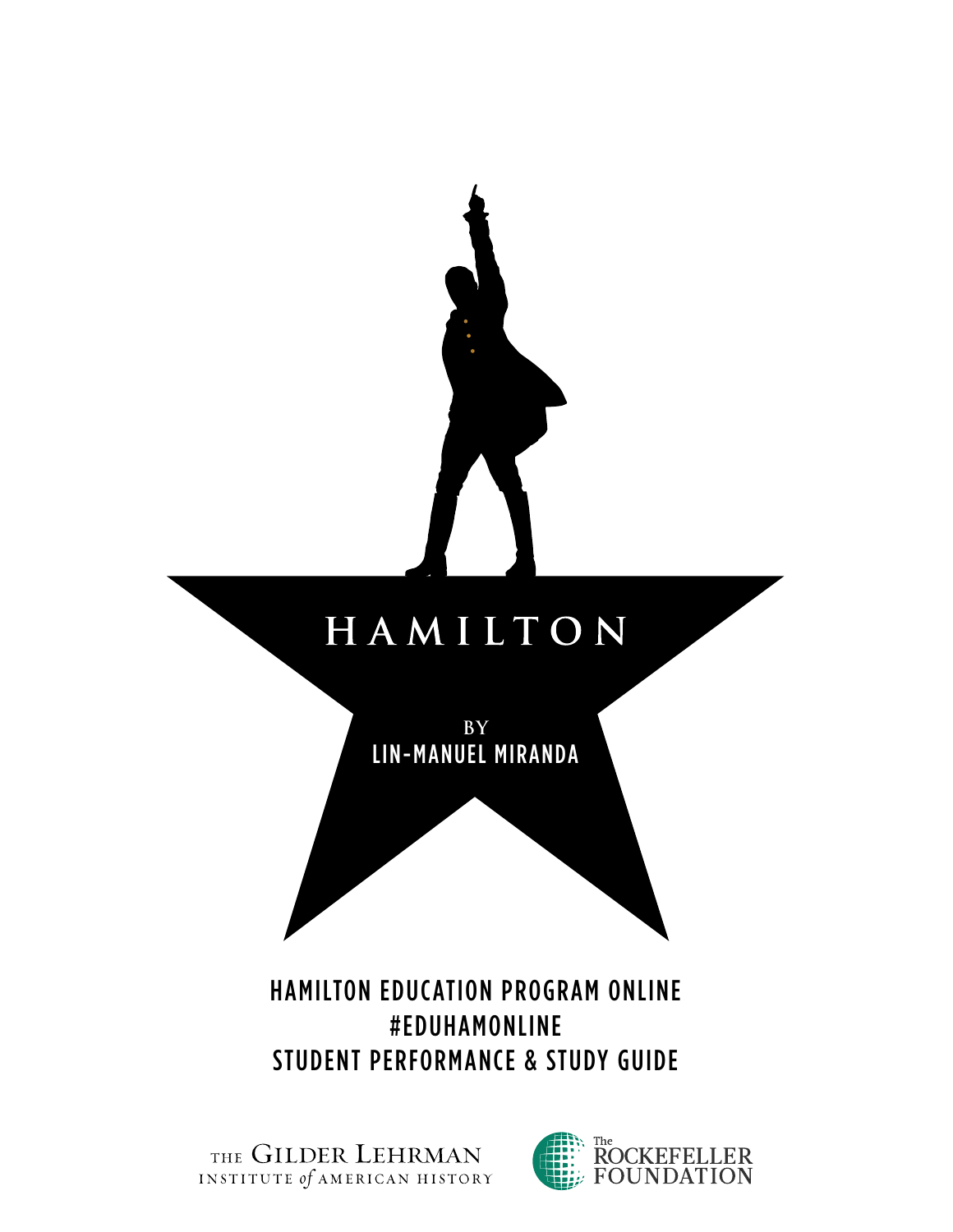© 2016, The Gilder Lehrman Institute of American History, New York, NY. All rights reserved.

This publication is based on *Hamilton* with book, music, and lyrics by Lin-Manuel Miranda. The *Hamilton Student Performance and Study Guide* is fully protected under the copyright laws of the United States of America and all other countries with which the United States has reciprocal copyright relations. All rights regarding publishing, reprint permissions, public readings, and mechanical or electronic reproduction, including but not limited to CD-ROM, information storage and retrieval systems, and photocopying, and the rights of translation into foreign languages are strictly prohibited.

For more information on the Gilder Lehrman Institute of American History, contact: The Gilder Lehrman Institute of American History 49 West 45th Street, Second Floor New York, New York 10036 Telephone: (646) 366-9666 Email: [EduHamOnline@gilderlehrman.org](mailto:EduHamOnline@gilderlehrman.org) Website: [www.gilderlehrman.org](http://www.gilderlehrman.org)

Information about The Rockefeller Foundation is available online at [www.rockefellerfoundation.org](http://www.rockefellerfoundation.org). Information about the musical *Hamilton* is available online at [www.hamiltonbroadway.com](http://www.hamiltonbroadway.com).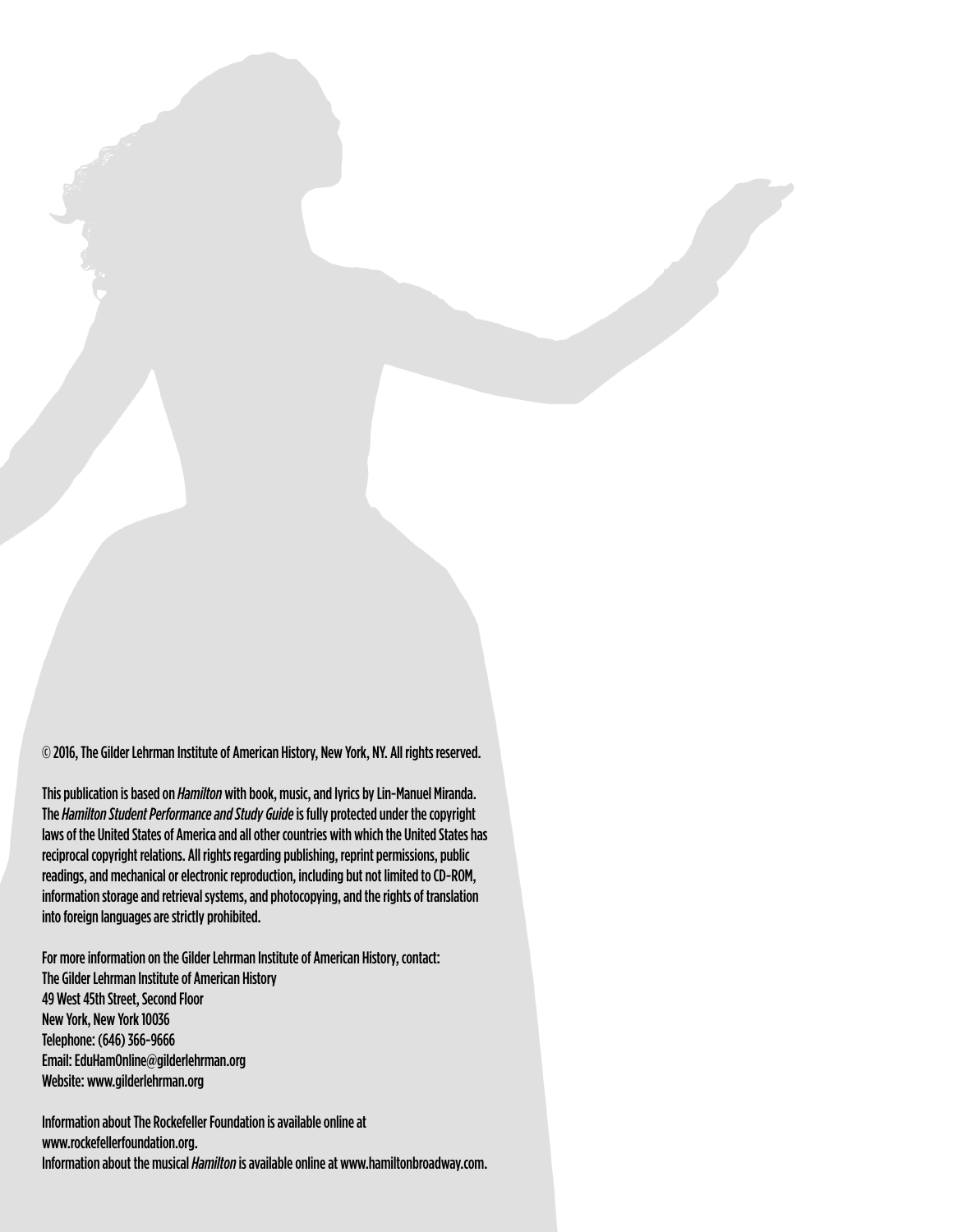# **CONTENTS**

| INTERVIEWS WITH LIN-MANUEL MIRANDA AND RON CHERNOW  6                       |  |
|-----------------------------------------------------------------------------|--|
|                                                                             |  |
| STEP 1 $\star$ SETTING THE STAGE: ALEXANDER HAMILTON AND HIS ERA $\ldots$ 8 |  |
| STEP 2 $\star$ LOOKING AT DOCUMENTS: A CLOSE READING OF PRIMARY SOURCES 10  |  |
|                                                                             |  |
|                                                                             |  |
|                                                                             |  |

The Hamilton Education Program Online, created through a partnership of the Gilder Lehrman Institute of American History, *Hamilton*, and The Rockefeller Foundation

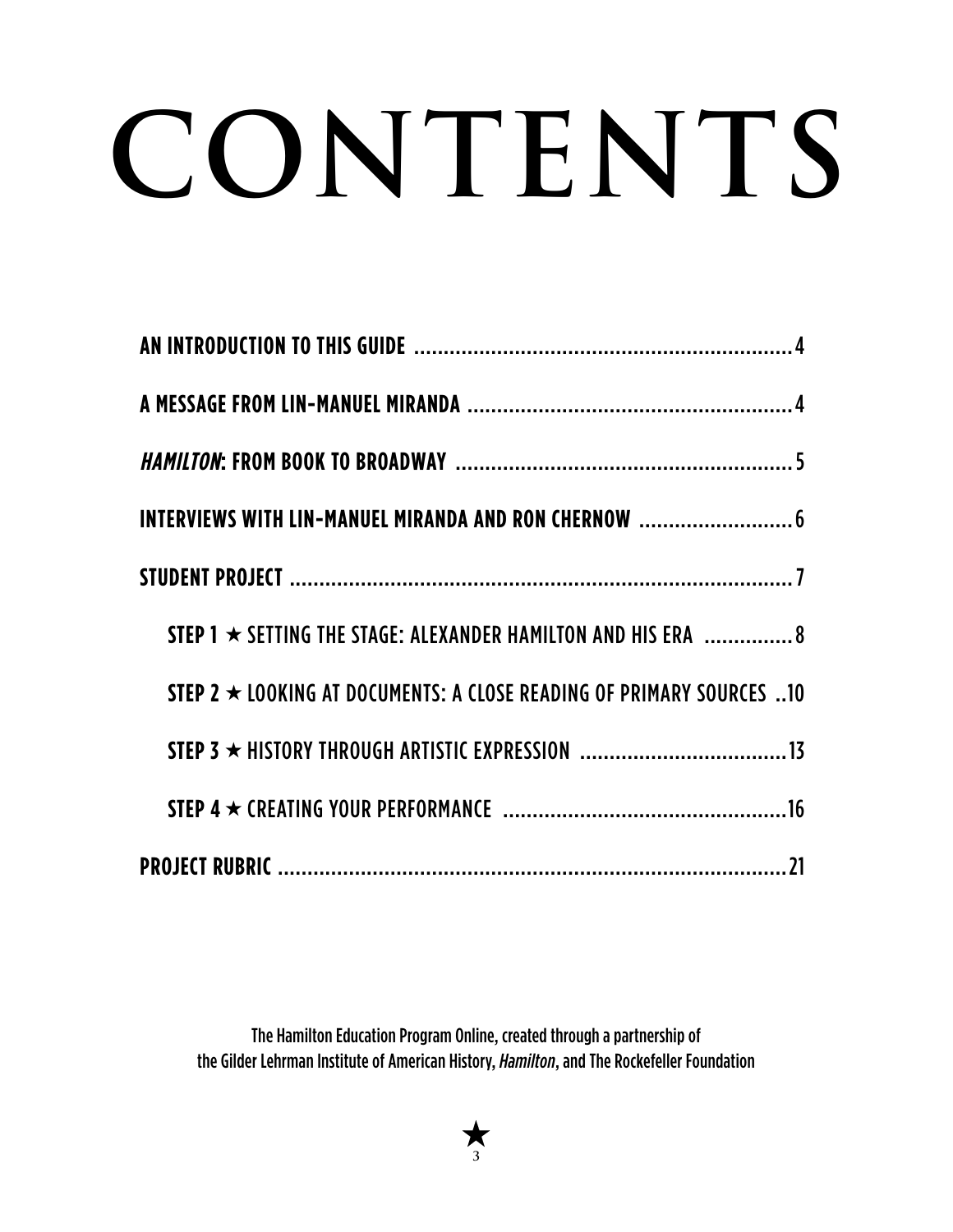## <span id="page-3-0"></span>**AN INTRODUCTION TO THIS GUIDE**

Congratulations! This *Hamilton Student Performance and Study Guide* will prepare you to create your own performance piece based on your research on a historical person, event, or document from the Founding Era.

Beyond the pages of this book, you can explore the *Hamilton* Education Program Online website [hamilton.gilderlehrman.org.](http://hamilton.gilderlehrman.org) There, you will find resources that will help you create your performance piece: interviews with Lin-Manuel Miranda, Ron Chernow, and the cast of *Hamilton*; video clips from the show; background on historical people, events, and documents; primary sources; and more.

As you research, write, and perform your original work, you will go through the same creative process that Lin-Manuel Miranda followed when creating *Hamilton*.

## **A MESSAGE FROM LIN-MANUEL MIRANDA**

Hi, I am Lin-Manuel Miranda, the writer and composer of the musical *Hamilton*. If you're reading this, you are about to dive into Alexander Hamilton's world. Enjoy the songs and the story from the musical as well as the educational materials on the *Hamilton* website.

As you prepare projects of your own with your class, my bit of advice to you is to find the drama in those stories. It's an insane story, the story of the founding of our country. We are still living out that story 200 some-odd years later. One of the themes of *Hamilton* is that the person telling the story shapes the story. So read every history book with that knowledge in mind. The person telling you the story has a very specific point of view, me included. Figure out what that person's story is and what your own point of view is, and then write your own story.

**4**

And most of all, have fun!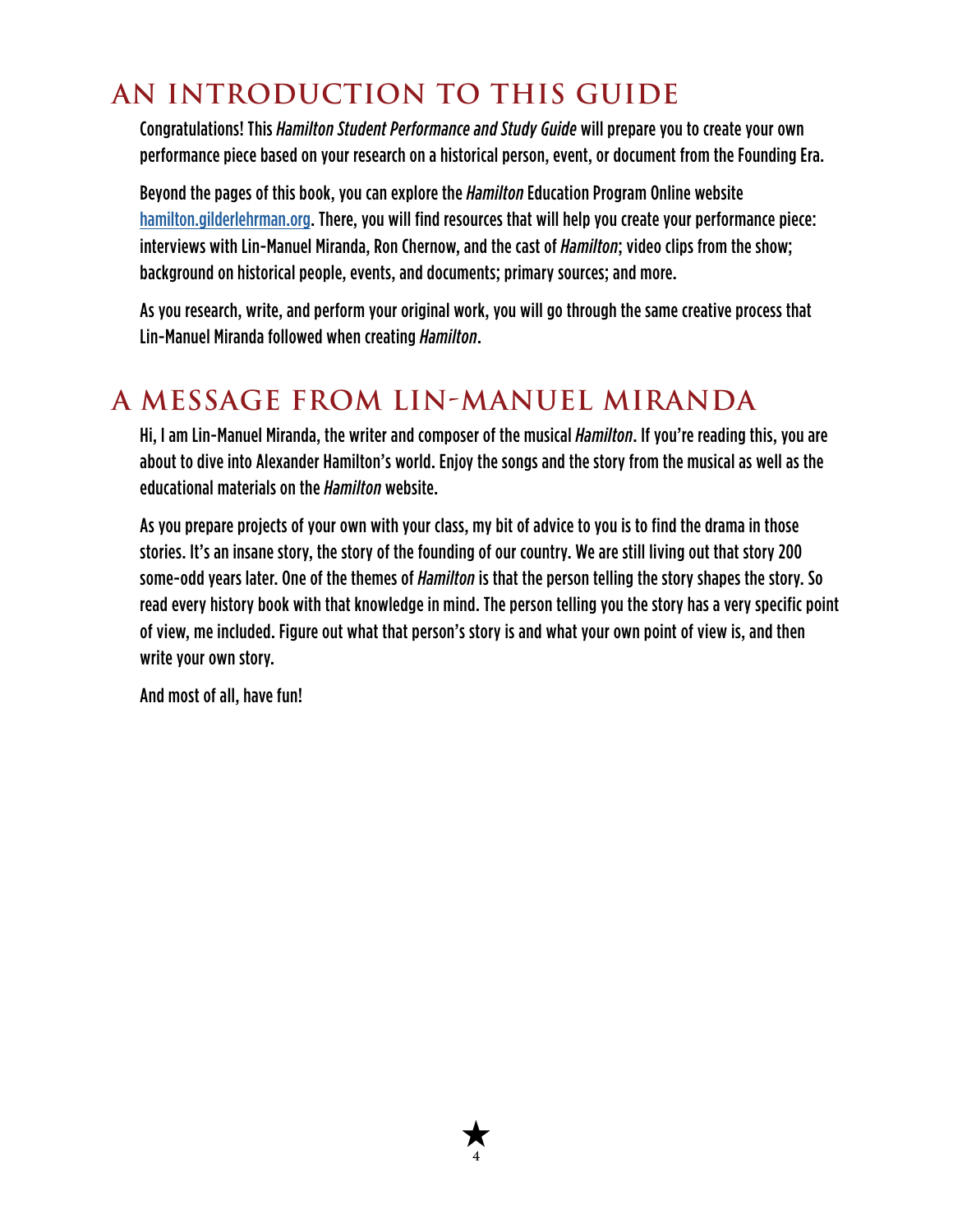## <span id="page-4-0"></span>**HAMILTON: FROM BOOK TO BROADWAY**

Alexander Hamilton, America's most unlikely Founding Father, was a penniless immigrant from the Caribbean who arrived in New York City on the eve of the American Revolution. Hamilton rose to become George Washington's right-hand man and the first Secretary of the Treasury, only to meet a tragic end in a duel with the Vice President of the United States, Aaron Burr. Hamilton's story, as written by historian Ron Chernow, inspired Lin-Manuel Miranda to create the musical *Hamilton*. A diverse cast portrays the historical figures in what Miranda calls a "story of America then told by America now." 1

Before reading Chernow's biography *Alexander Hamilton*, Miranda knew only that Hamilton was on the \$10 bill and that he died in a duel with Aaron Burr.<sup>2</sup> But as he read, Miranda saw parallels between Hamilton's complicated life and the lives of many people in America today:

"It is such an unlikely story. And in that, it's like the story of our country. It's completely unlikely that this country exists, except that it does. . . . And I thought, *That's hip-hop*. It's writing about your struggle, and writing about it so well that you transcend your struggle."3

Lin-Manuel Miranda set out to create a hip-hop album about Alexander Hamilton.<sup>4</sup> He first received attention for the project when he performed one song, "Alexander Hamilton," at the White House Poetry Jam on May 12, 2009. 5 Three years later, 12 songs were performed as part of Lincoln Center's "American Songbook" series. Ultimately, Miranda spent six years working on *Hamilton* before it opened Off-Broadway at New York's Public Theater in February 2015. The production enjoyed a sold-out run before it transferred to Broadway in July.

The attention to historical integrity in *Hamilton*, combined with its inventiveness and exuberance, sets it apart from other adapted works. Ron Chernow has praised Miranda for being "smart enough to know that the best way to dramatize a story is to stick as close to the facts as possible." 6 Miranda distills the 800 pages of *Alexander Hamilton*, multiple primary source documents, and almost 30 years of American history into two hours and 45 minutes of theatrical brilliance.

Both the biography and the hit musical explore Hamilton's life as it touched all the major players and central themes of the American founding. In *Alexander Hamilton*, Chernow retells the story of Hamilton's life by drawing on extensive research from primary and secondary sources and maintaining historical accuracy. In *Hamilton*, Miranda takes artistic license with facts while retaining historical integrity.

How did Lin-Manuel Miranda and Ron Chernow balance historical fact and creativity in telling Hamilton's story?

- **3: "Changing the Game: Lin-Manuel Miranda," Latin Post TV, November 8, 2015, [www.youtube.com/watch?v=YXyD5uVb6bI](http://www.youtube.com/watch?v=YXyD5uVb6bI)**
- **4: "Changing the Game: Lin-Manuel Miranda," Latin Post TV, November 8, 2015, [www.youtube.com/watch?v=YXyD5uVb6bI](http://www.youtube.com/watch?v=YXyD5uVb6bI) 5: "Alexander Hamilton Rap at the White House Evening of Poetry," May 12, 2009, [www.youtube.com/watch?v=t0aX8Jy1tME](http://www.youtube.com/watch?v=t0aX8Jy1tME)**
- **6: "Hamilton," "60 Minutes," November 8, 2015, [www.cbsnews.com](http://www.cbsnews.com)**

**<sup>1: &</sup>quot;Changing the Game: Lin-Manuel Miranda," Latin Post TV, November 8, 2015, [www.youtube.com/watch?v=YXyD5uVb6bI](http://www.youtube.com/watch?v=YXyD5uVb6bI)**

**<sup>2: &</sup>quot;Hamilton," "60 Minutes," November 8, 2015, [www.cbsnews.com](http://www.cbsnews.com)**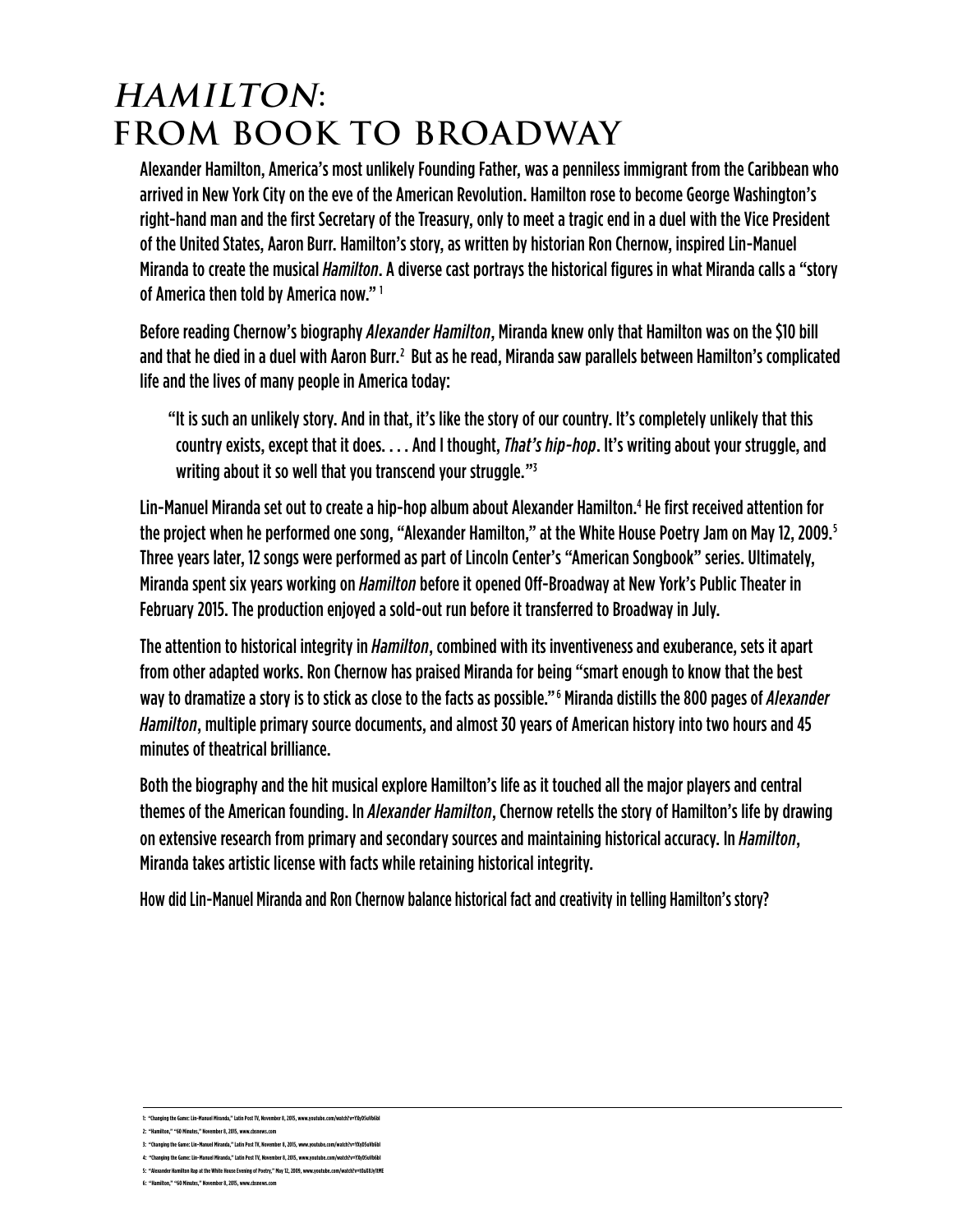# <span id="page-5-0"></span>**INTERVIEWS WITH LIN-MANUEL MIRANDA AND RON CHERNOW**



## **LIN-MANUEL MIRANDA**

How has reading *Alexander Hamilton* and working on this musical changed what you think about the Founding Fathers and about the Founding Era in American history?

**Morking on this show has really proved the validity of something Ron Chernow said**  $\mathbf W$  to me—you have to work really hard to make this part of American history boring. I think because we've grown up in this country, and because it has existed for more than 200 years, there is an air of inevitability about its existence: Well, of course, we declared our independence, and here we are. But it's an insanely unlikely story, the story of our founding.

The fun for me was not only in discovering the history of this era but also in exploring the idea that, depending on the teller, the story is very different. That became a major theme of the show.

I'll give you an example. At the Constitutional Convention in 1787, the delegates were working on the new form of the US government. Are we going to have three bodies? Are we going to have four? Then Alexander Hamilton said, "I've got an idea"—and went on to speak extemporaneously for six hours. We don't have Hamilton's copy of the speech. We do have James Madison's notes, and Madison would go on to be one of Hamilton's political rivals. What Madison wrote down was used against Hamilton for the rest of his career. One of Hamilton's ideas was electing a president for life, so later he was accused of secretly being a monarchist who was trying to bring back British-style government. Over and over again, we see that who tells the story determines the story being told, and that was one of the things that fascinated me.



## **RON CHERNOW**

Let's talk for a little bit about fiction versus non-fiction. You wrote a book of non-fiction, and then Lin-Manuel Miranda made it into a musical. When is it fair to take artistic license with non-fiction?

 $\mathbf 0$ ne of the first things I learned from Lin-Manuel Miranda is that, while history is lointly messy, and complicated, Broadway shows have to be short, coherent, and tightly ne of the first things I learned from Lin-Manuel Miranda is that, while history is long, constructed. And there is an inevitable tension between the two. So often, when writers in Hollywood or on Broadway use history or biography as the basis for a show, they don't really care what happened. Miranda does care what happened.

However, in a show, some dramatic license has to be taken with the history. In my biography of Hamilton, I have hundreds of characters. The musical *Hamilton* has only 10 or 12 characters, so everything has to happen to them, by them, and around them. Every time Lin had to use artistic license—that is, when he had to invent someone or something—he introduced authentic elements into the scene or characterization. So, for instance, in the show, Hamilton asks Burr to become one of the authors of the Federalist Papers. It's a completely imaginary scene, because the other authors were John Jay and James Madison. But Hamilton says to Burr, "I know I talk too much, I'm abrasive / You're incredible in court. You're succinct, / persuasive." In this way, Miranda has given us a perfectly accurate and very vivid description of the two men as lawyers. I think that because the ingredients in the broth are authentic, the broth has the flavor of real history. And he does that throughout the show.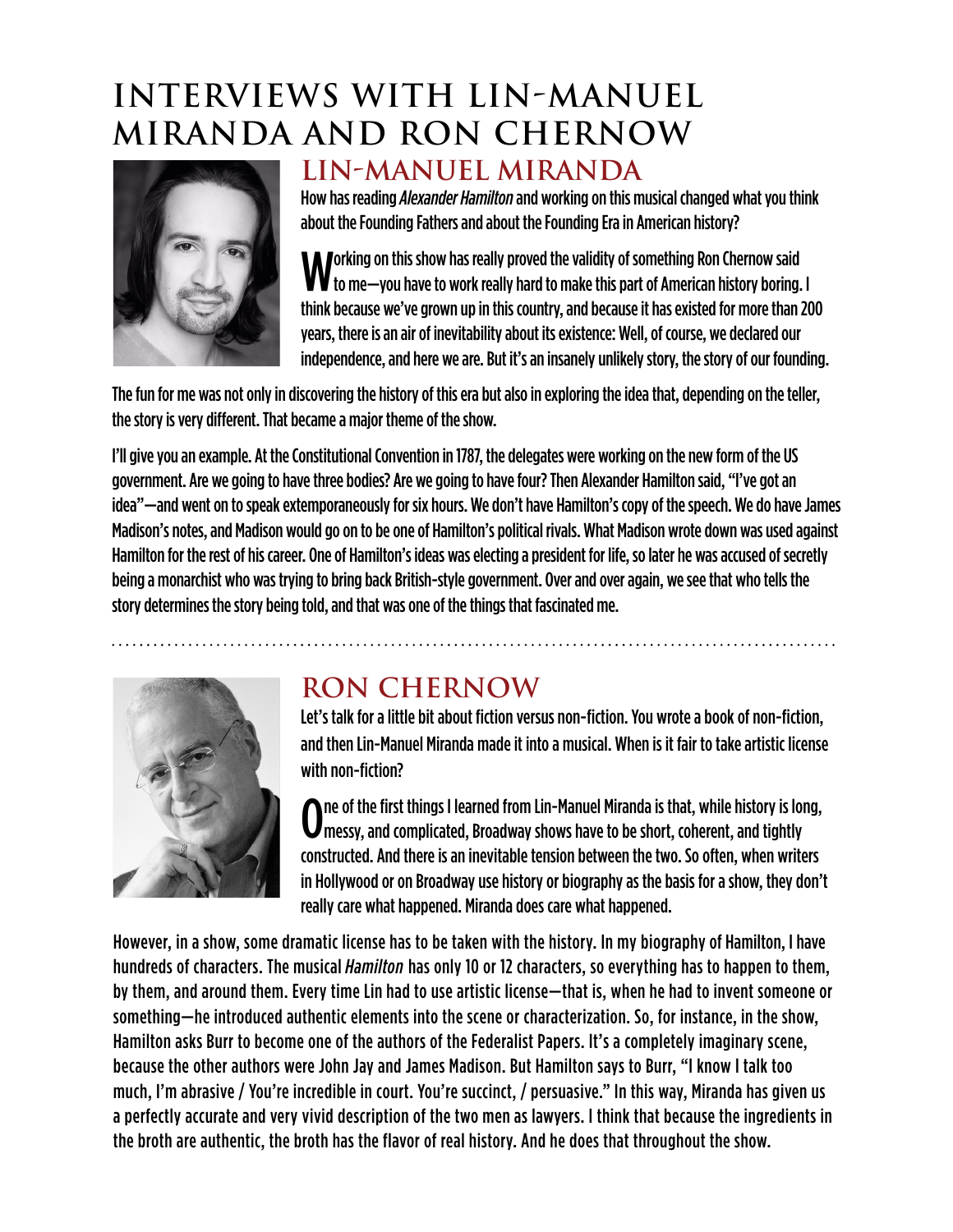# <span id="page-6-0"></span>**STUDENT PROJECT**

How did Lin-Manuel Miranda create compelling theater using primary and secondary sources? Most importantly, how can you do what he did?

The following steps will take you through reading and interpreting historical documents, looking at how Miranda transformed the original words and ideas into lyrics, and doing your own research to develop a performance piece—rap, song, poem, monologue, or scene—based on primary sources and historical context. Keep in mind that your performance will be no longer than two minutes.

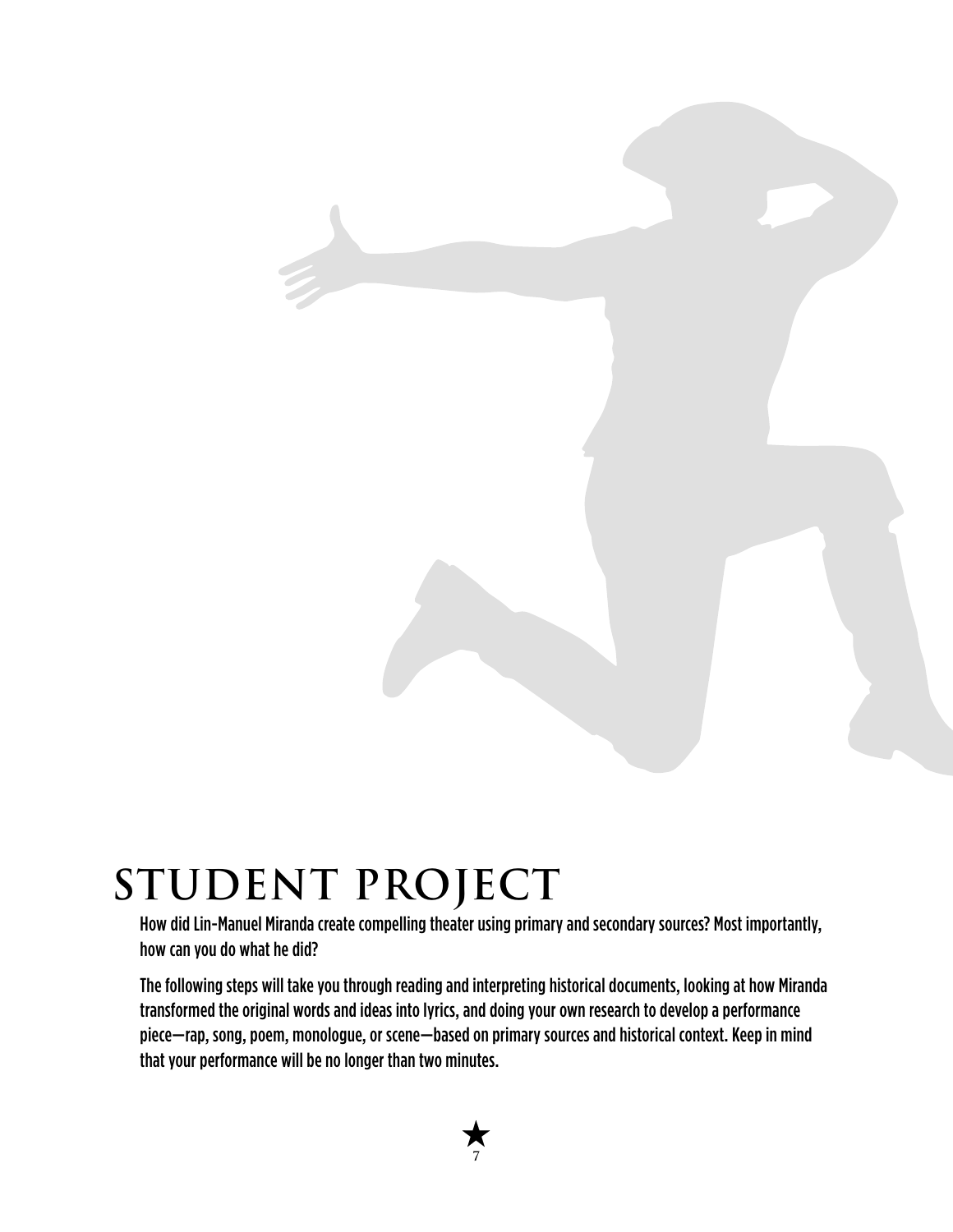# <span id="page-7-0"></span>STEP 1<br>SETTING **SETTING THE STAGE: EXANDER HAMILTON AND HIS ERA**

Before beginning your projects, you will learn more about Alexander Hamilton and his era.



**8**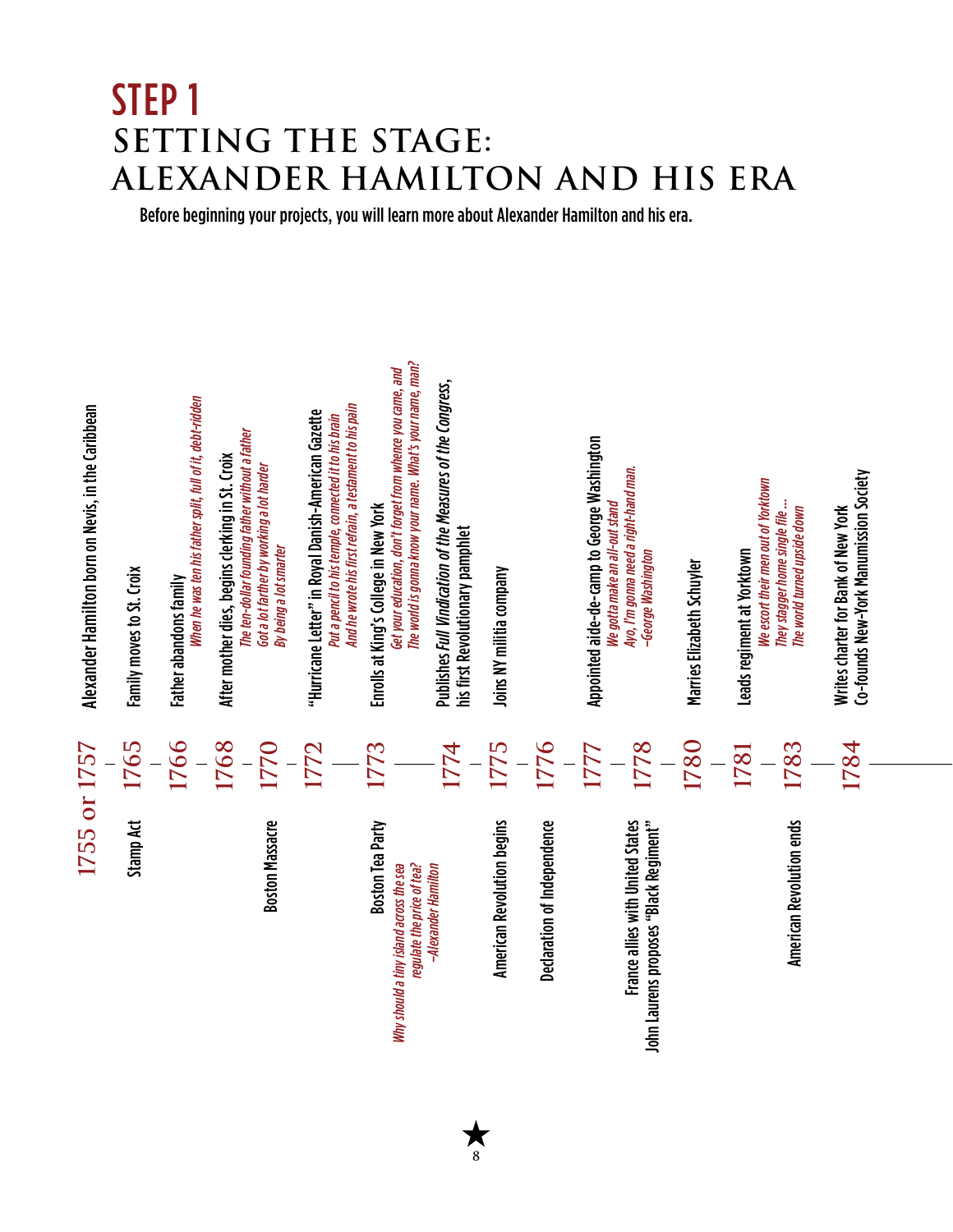# **HAMILTON: SYNOPSIS OF THE MUSICAL**

*Hamilton* is the story of America's Founding Father Alexander Hamilton, an immigrant from the West Indies who became George Washington's right-hand man during the Revolutionary War and was the new nation's first Treasury Secretary. Featuring a score that blends hip-hop, jazz, blues, rap, R&B, and Broadway, *Hamilton* is the story of America then, told by America now.



**9**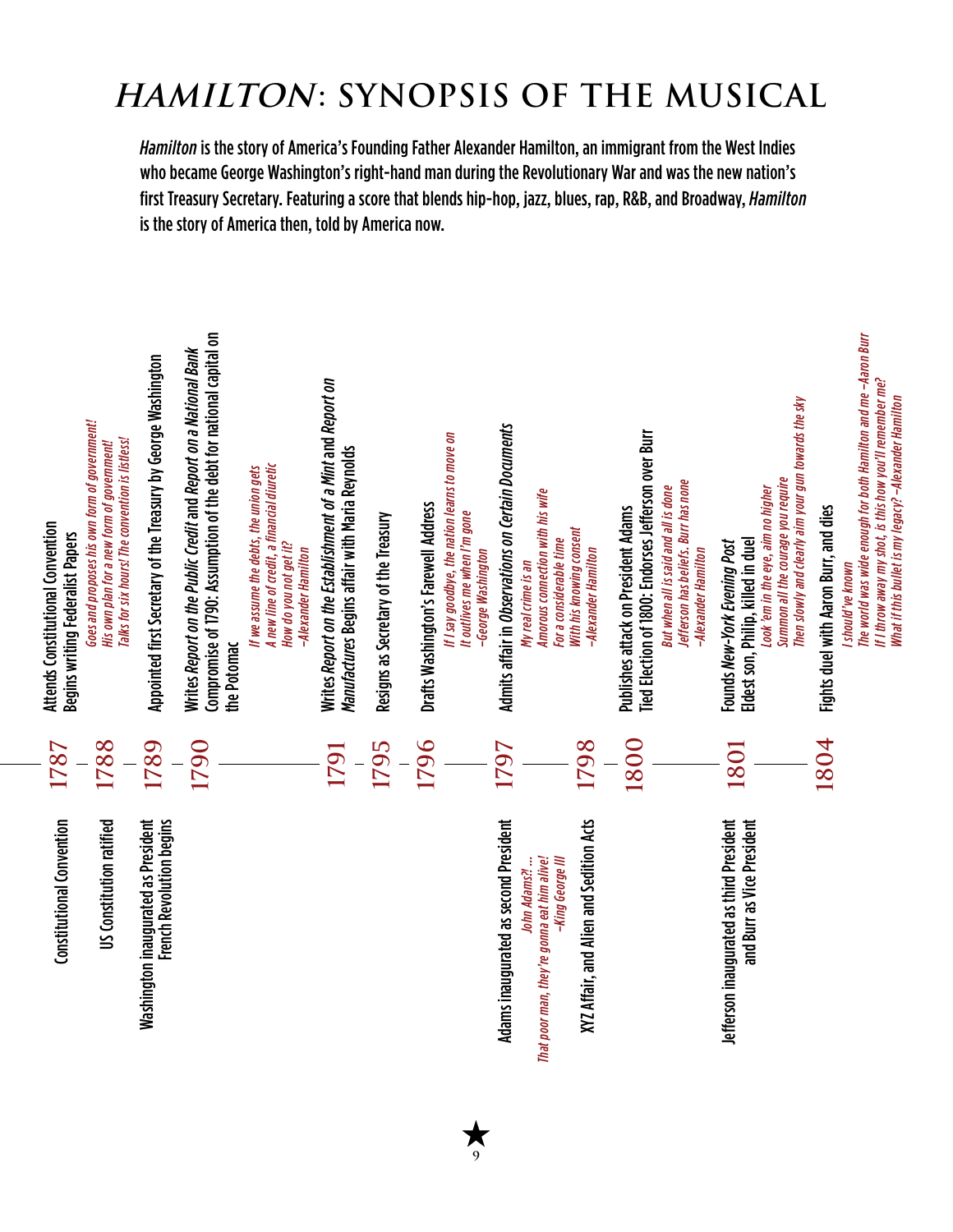# <span id="page-9-0"></span>STEP 2 **LOOKING AT DOCUMENTS: A CLOSE READING OF PRIMARY SOURCES**

Lin-Manuel Miranda took words and ideas from primary sources as the foundation for the story and the songs of *Hamilton*. In this section, you will do a close reading and analysis of excerpts from the two documents on which Miranda based the song "Farmer Refuted":

- $\star$  Free Thoughts, on the Proceedings of the Continental Congress,<sup>7</sup> by Samuel Seabury, in which the loyalist argues against the plans of the Continental Congress to oppose Great-Britain
- $\star$  A Full Vindication of the Measures of the Congress, $^8$  by Alexander Hamilton, in which the 19-year-old Hamilton defends the actions of the Continental Congress

These are the first two attacks in an ongoing public debate between Seabury and Hamilton. Hamilton, a student at King's College, dramatically demonstrates his gift for demolishing an opponent's argument and constructing his own during the exchange.

Use the Primary Source Analysis worksheets on the next two pages as you read excerpts from the two texts. You will select key words and summarize the meaning of the excerpts, using first the author's key words and then your own words. Once you have completed the worksheets, you will be able to identify:

- 1. Each author's point of view
- 2. Each author's reason for writing the document

You will use the same process later to analyze the documents you choose for your own performance piece.

7- Excernix from Exec Thoughts, on the Proceedings of the Continental Congress by "A. W. Sarmes" [Samuel Seabury] (New York 1774)- 1-2 36. The Gilder Lehrman Institute of American History. New York NY GICOGGS

pts from *A Full Vindication of the Measures of the Congress, from the Calumnies of Their Enemies ... , by "A Friend to America" [Alexander Hamilton] (New York, 1774): 4, 25–26. Available through the Sid La* **Collection on Liberty and the American Revolution, Princeton University Digital Library, [http://pudl.princeton.edu/objects/6t053g71v.archive.org/stream/fullvindicationo00hami.](http://pudl.princeton.edu/objects/6t053g71v.archive.org/stream/fullvindicationo00hami)**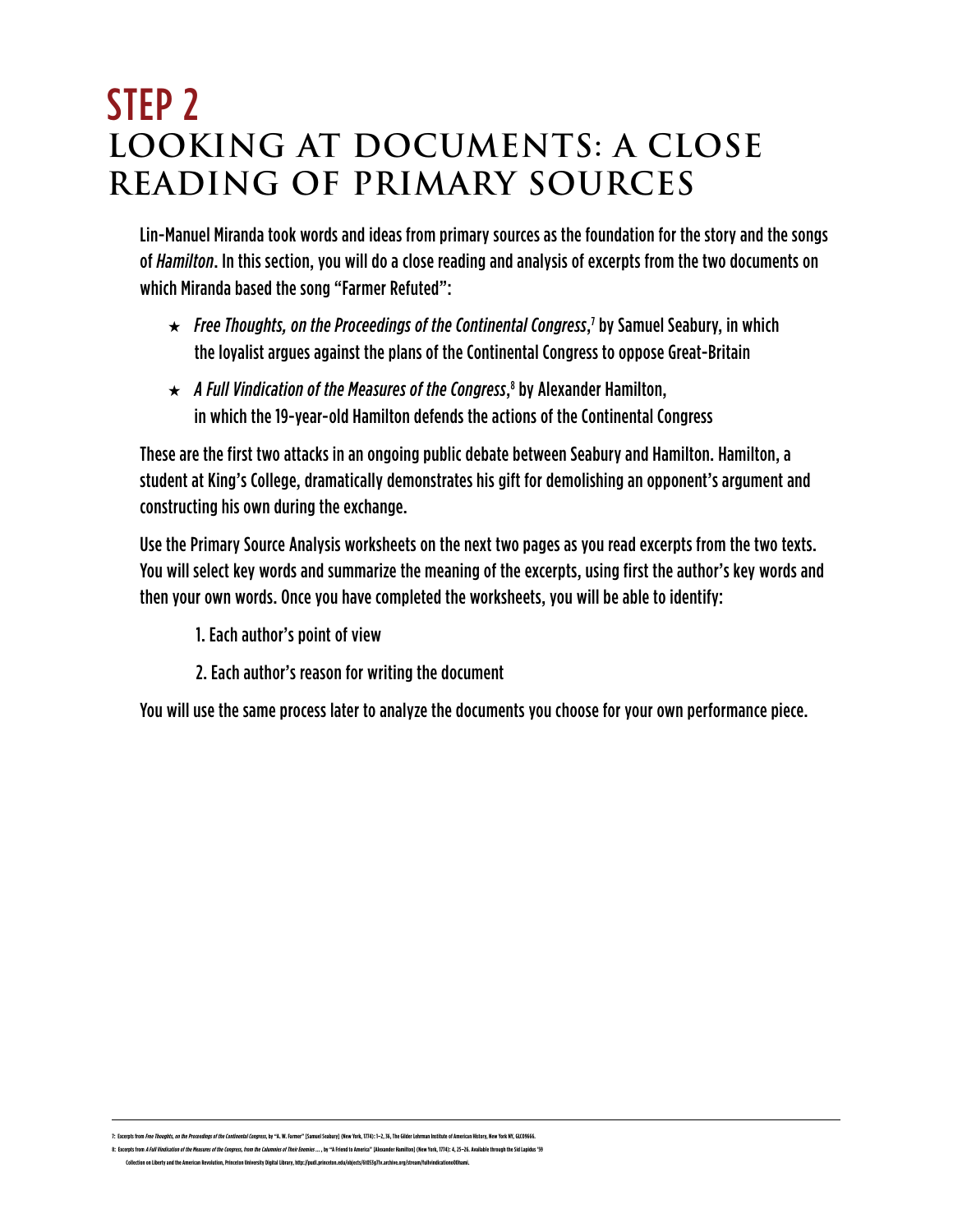## **PRIMARY SOURCE ANALYSIS**

*Free Thoughts, on the Proceedings of the Continental Congress,* by the Reverend Samuel Seabury (excerpts):

**Permit me to address you upon a subject, which, next to your eternal welfare in a future world, demands your most serious and dispassionate consideration. The American Colonies are unhappily involved in a scene of** most serious and dispassionate consideration. The American Colonies are unhappily involved in a scene of confusion and discord. The bands of civil society are broken; the authority of government weakened, and in some instances taken away: Individuals are deprived of their liberty; their property is frequently invaded by violence, and not a single Magistrate has had courage or virtue enough to interpose. From this distressed situation it was hoped, that the wisdom and prudence of the Congress lately assembled at Philadelphia, would have delivered us. The eyes of all men were turned to them. We ardently expected that some prudent scheme of accommodating our unhappy disputes with the Mother-Country, would have been adopted and pursued. But alas! they are broken up without ever attempting it: they have taken no one step that tended to peace: they have gone on from bad to worse, and have either ignorantly misunderstood, carelessly neglected, or basely betrayed the interests of all the Colonies. . . . Will you be instrumental in bringing the most abject slavery on yourselves? Will you choose such Committees? Will you submit to them, should they be chosen by the weak, foolish, turbulent part of the country people? —Do as you please: but, by HIM that made me, I will not. —No, if I must be enslaved, let it be by a KING at least, and not by a parcel of lawless upstart Committee-men. If I must be devoured, let me be devoured by the jaws of a lion, and not gnawed to death by rats and vermin.

Key Words:

Summary of the Author's Words:

Restatement in Your Own Words:

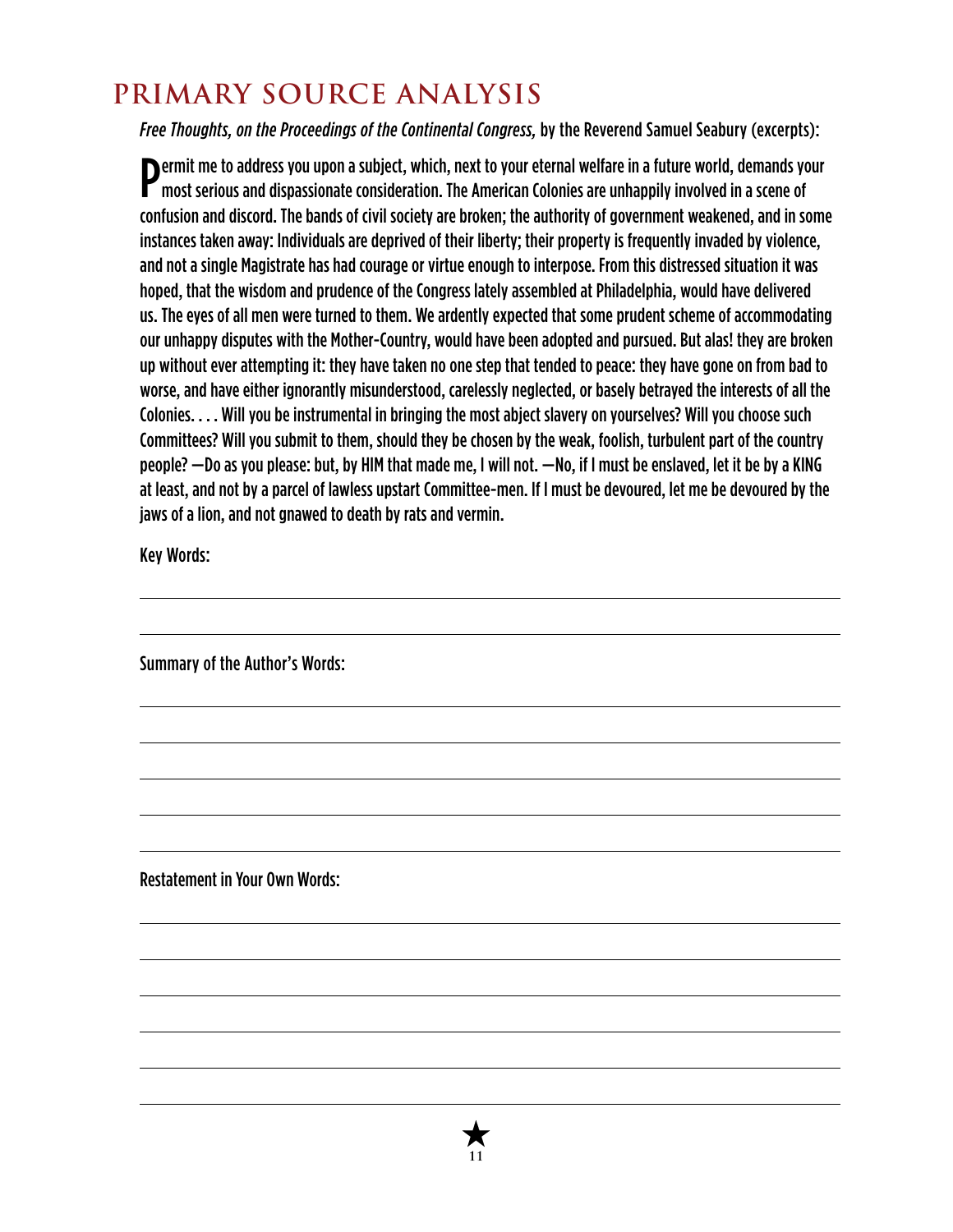## **PRIMARY SOURCE ANALYSIS**

*A Full Vindication of the Measures of the Congress,* by Alexander Hamilton (excerpts):

… They endeavour to persuade us, that the absolute sovereignty of parliament does not imply our absolute slavery; that it is a Christian duty to submit to be plundered of all we have, merely because some of our fellowsubjects are wicked enough to require it of us, that slavery, so far from being a great evil, is a great blessing; and even, that our contest with Britain is founded entirely upon the petty duty of 3 pence per pound on East India tea; whereas the whole world knows, it is built upon this interesting question, whether the inhabitants of Great-Britain have a right to dispose of the lives and properties of the inhabitants of America, or not? … The port of Boston is blocked up, and an army planted in the town. An act has been passed to alter its charter, to prohibit its assemblies, to license the murder of its inhabitants, and to convey them from their own country to Great-Britain, to be tried for their lives. What was all this for? Just because a small number of people, provoked by an open and dangerous attack upon their liberties, destroyed a parcel of Tea belonging to the East India Company. It was not public but private property they destroyed. It was not the act of the whole province, but the act of a part of the citizens; instead of trying to discover the perpetrators, and commencing a legal prosecution against them; the parliament of Great-Britain interfered in an unprecedented manner, and inflicted a punishment upon a whole province, "untried, unheard, unconvicted of any crime." This may be justice, but it looks so much like cruelty, that a man of a humane heart would be more apt to call it by the latter, than the former name.

Key Words:

Summary of the Author's Words:

Restatement in Your Own Words:

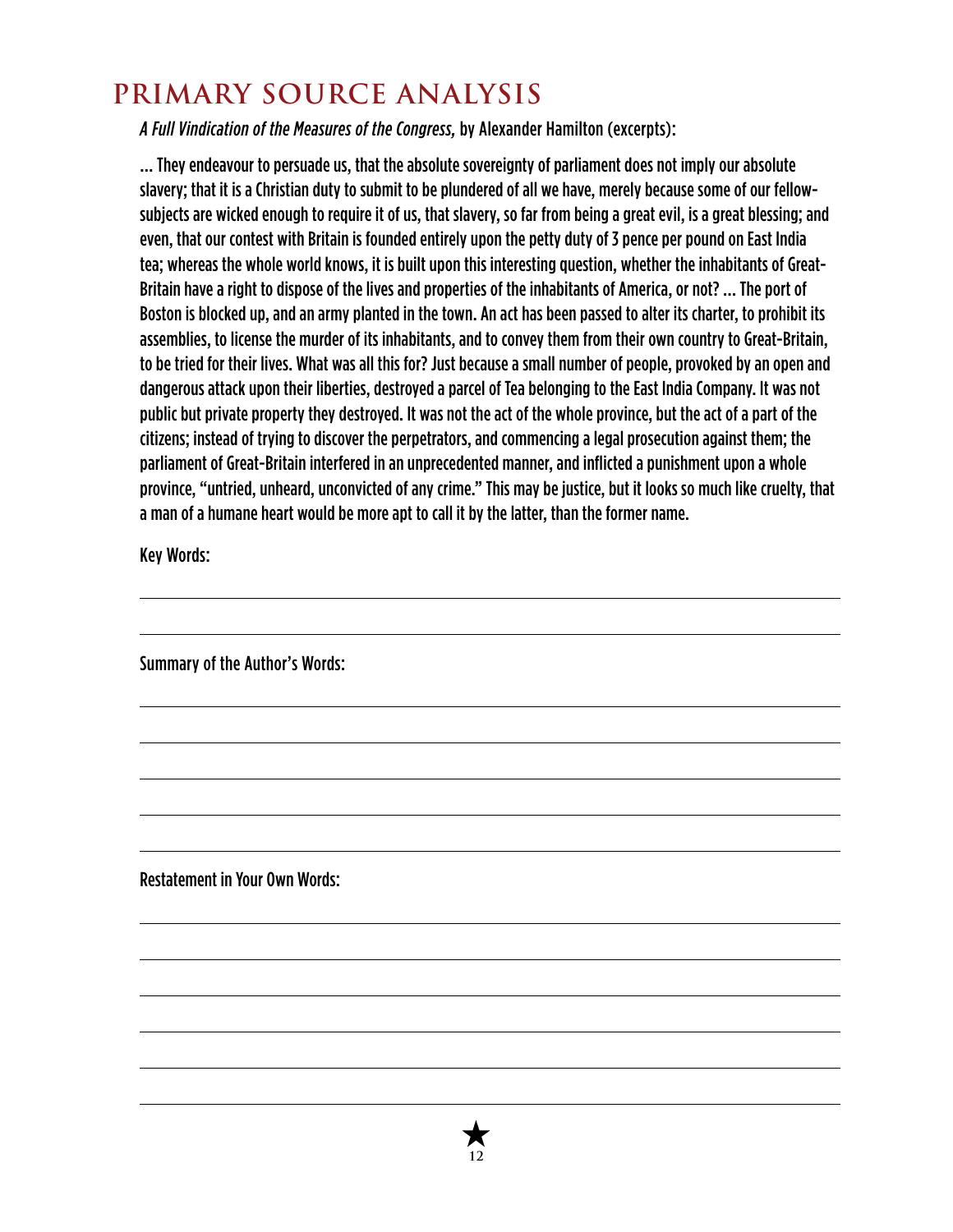# <span id="page-12-0"></span>STEP 3 **HISTORY THROUGH ARTISTIC EXPRESSION**

Now you will look at how Miranda created the song "Farmer Refuted" using building blocks from the original texts. This is what you will do to create your own performance piece.

Use the Side by Side worksheet to compare and contrast the original texts from your Primary Source Analysis worksheets and the lyrics from the song "Farmer Refuted." Then consider the following question as you write your own rap, song, poem, monologue, or scene:

How do the lyrics capture the meaning and message of the original texts?



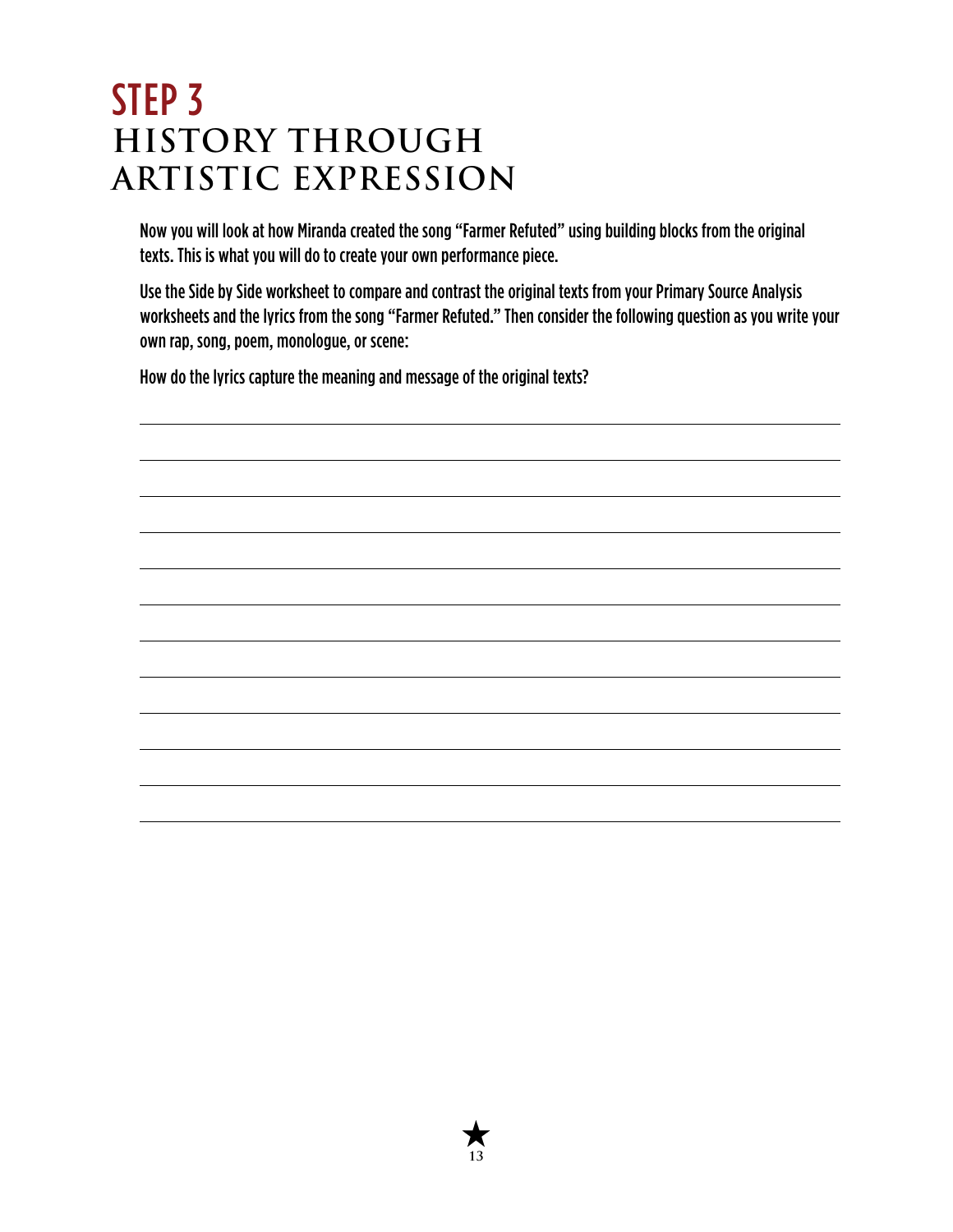# **LYRICS FOR "FARMER REFUTED"**

from the score of Hamilton by Lin-Manuel Miranda

#### **SAMUEL SEABURY**

Hear ye, hear ye! My name is Samuel Seabury, and I present "Free Thoughts, on the Proceedings of the Continental Congress!" Heed not the rabble who scream revolution, they have not your interests at heart.

#### **MULLIGAN**

Oh my God. Tear this dude apart.

#### **SEABURY**

Chaos and bloodshed are not a solution. Don't let them lead you astray. This Congress does not speak for me.

**BURR** Let him be.

#### **SEABURY**

They're playing a dangerous game. I pray the king shows you his mercy. For shame, for shame …

#### **HAMILTON**

He'd have you all unravel at the sound of screams but the Who scream<br>revolution is comin'. The Revolution, they revolution is comin'. The have-nots are gonna win this, it's hard to listen to you with a straight face.

Yo! **SEABURY**

Heed not the rabble

Have not your interests at

heart.

Chaos and bloodshed already haunt us, honestly you shouldn't even talk. And what about Boston? Don't let them lead you Look at the cost, n' all that we've lost n' you talk<br>about Congress?!

My dog speaks more eloquently<br>than thee! But strangely, your mange is the same.

not A solution.

Chaos and bloodshed are

astray. This Congress does not

speak for me,

they're playing a dangerous game.

### **HAMILTON**

Is he in Jersey?

For the revolution!

For shame,

**COMPANY** For the revolution!

**SEABURY** Heed—

**HAMILTON** If you repeat yourself again I'm gonna—

**SEABURY/HAMILTON** Scream—

**HAMILTON** Honestly, look at me, please don't read!

**SEABURY** Not your interests—

## **HAMILTON**

Don't modulate the key then not debate with me! Why should a tiny island across the sea regulate the price of tea?

**BURR** Alexander, please!

**HAMILTON** Burr, I'd rather be divisive than indecisive, drop the niceties.

**ENSEMBLE**  Silence! A message from the KIng!

A message from the King!

**FULL COMPANY**  A message from the King!



#### **SEABURY**

I pray the king shows you his mercy.

For shame,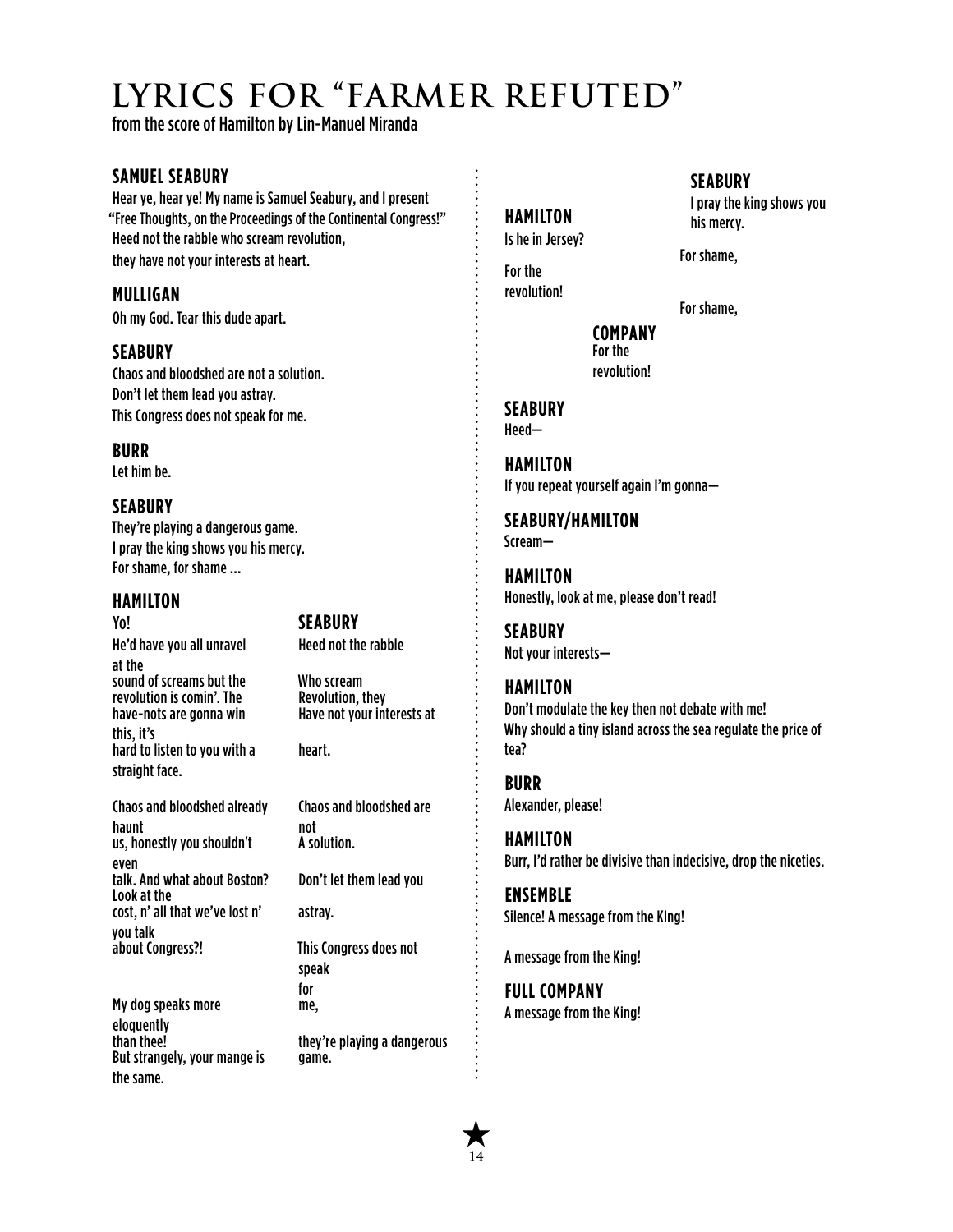## **SIDE BY SIDE: COMPARE AND CONTRAST**

Find lyrics from the song "Farmer Refuted" and quotations from the primary sources that reflect the same ideas, even if the words are not exactly the same. Write the lyrics in the left column and the matching text from a document in the right column. Identify the author of each quotation, either Hamilton or Seabury. Then consider the following question as you write your own rap, song, poem, monologue, or scene: How do the lyrics capture the meaning and message of the original texts?

**15**

 $\ddot{\cdot}$ 

**Song Primary Sources**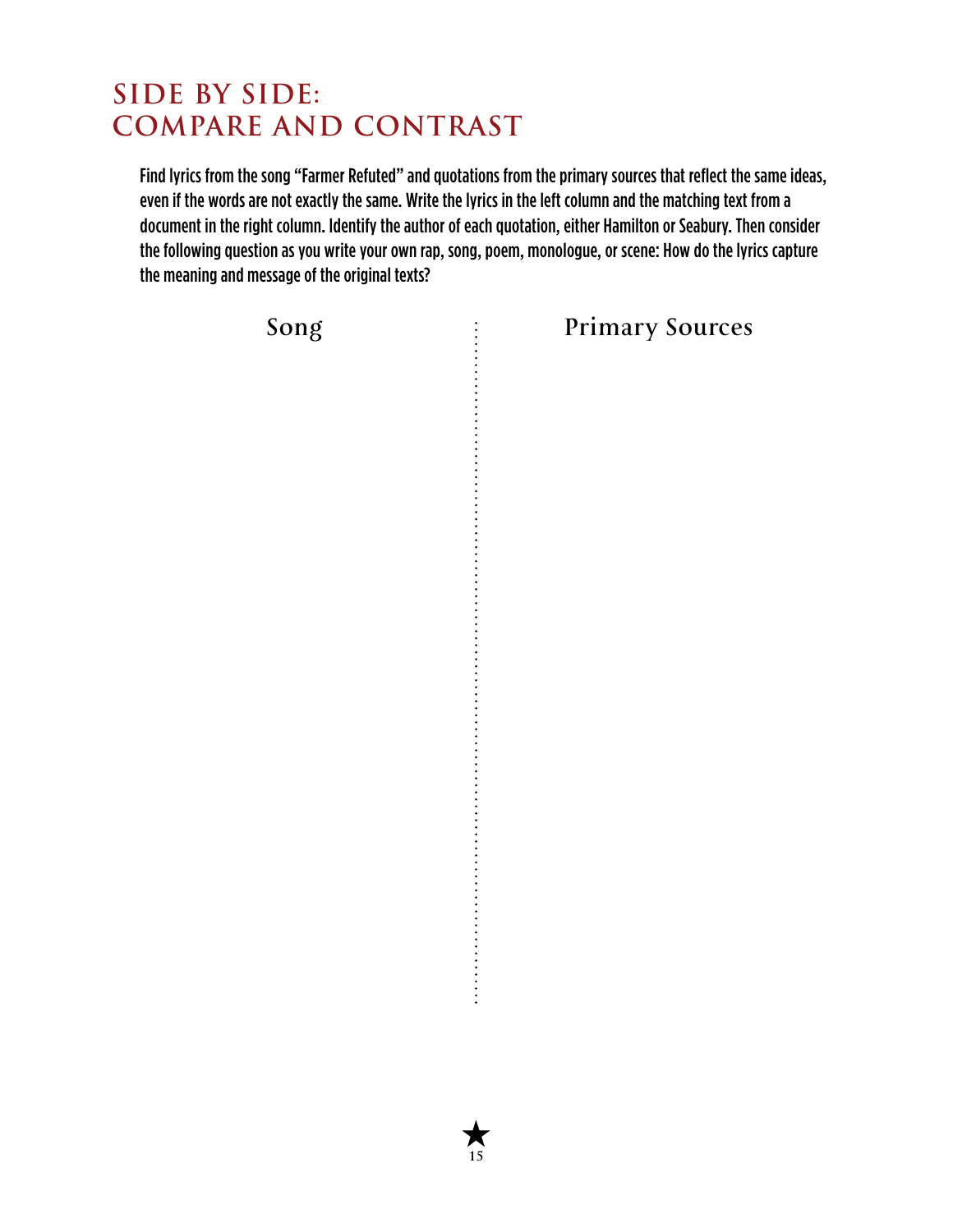# <span id="page-15-0"></span>STEP 4 **CREATING YOUR PERFORMANCE**

## **OVERVIEW**

A) What Story Do You Want to Tell?

- B) How Will You Tell Your Story?
- C) Write Your Performance Piece (no more than two minutes long!)

D) Rehearse and Revise

E) Perform for Your Class or School

## **A) WHAT STORY DO YOU WANT TO TELL?**

Based on your interests and research and the time allowed by the project, decide what story you want to tell and how to draw the audience into that story.

Consider: What do you find interesting about the historical person, event, or document? What will move the audience? How will you use primary sources in your performance piece? Even if you choose an event or a document, your story is being told by a person (or several people). Keep in mind who is telling the story and his or her point of view.

You are welcome to choose any Founding Era person, event, or document. You can pick from the list below or pick your own starting place. You will find background information and primary sources on the Hamilton Education Program Online website [[hamilton.gilderlehrman.org\]](http://hamilton.gilderlehrman.org) for selected people, events, and key documents. You can also supplement your research with additional resources. Use the Research Organizers on pages 18 and 19 to help you with this part of the project.

## **PEOPLE**

- $\star$  Abigail Adams
- $\star$  John Adams
- $\star$  Samuel Adams
- $\star$  Richard Allen
- $\star$  Theodosia Burr Alston
- $\star$  Aaron Burr
- $\star$  Angelica Schuyler Church
- $\star$  Paul Cuffe
- $\star$  Benjamin Franklin
- $\star$  George III, King of Great-Britain
- $\star$  Nathanael Greene
- $\star$  Alexander Hamilton
- $\star$  Elizabeth Schuyler Hamilton
- $\star$  Philip Hamilton
- $\star$  John Jay
- $\star$  Thomas Jefferson
- $\star$  Henry Knox
- $\star$  Lucy Knox
- $\star$  The Marquis de Lafayette, John Laurens
- $\star$  James Madison
- Gouverneur Morris
- $\star$  Hercules Mulligan
- $\star$  Thomas Paine
- $\star$  Paul Revere
- $\star$  Philip Schuyler
- $\star$  Margarita (Peggy) Schuyler Van Rensselaer
- $\star$  George Washington
- $\star$  Martha Washington
- $\star$  Phillis Wheatley

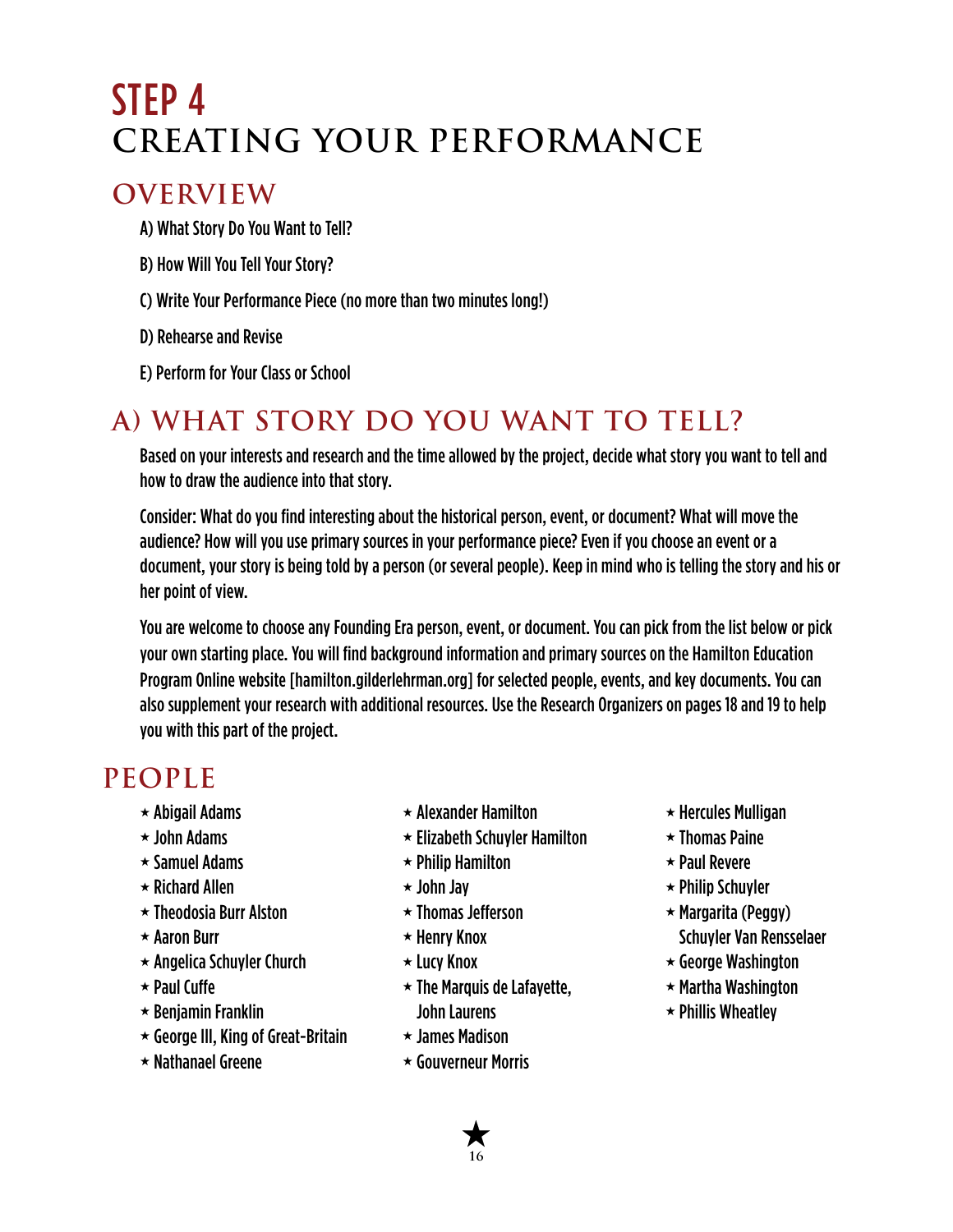## **EVENTS**

- 1770 Boston Massacre
- 1773 Boston Tea Party
- $\star$  1774 First Continental Congress
- $\star$  1775 Battles of Lexington and Concord
- $\star$  1776 New York and New Jersey Campaigns
- 1777–1778 Winter at Valley Forge
- 1781 Battle of Yorktown
- $\star$  1786 Shays' Rebellion
- $\star$  1787 Constitutional Convention
- $\star$  1790–1791 Debate on a National Bank
- $\star$  1794 Whiskey Rebellion
- $\star$  1800 Presidential Election
- 1804 *Hamilton*-Burr Duel

## **KEY DOCUMENTS**

- $\star$  1765 The Stamp Act
- $\star$  1772 Phillis Wheatley's Poem on Tyranny and Slavery
- $\star$  1775 Patrick Henry's Speech to the Second Virginia Convention ("Give Me Liberty or Give Me Death")
- $\star$  1775 Olive Branch Petition
- $\star$  1775 Declaration of the Causes and Necessity of Taking Up Arms
- $\star$  1776 Declaration of Independence
- 1776 *Common Sense*
- $\star$  1781 The Articles of Confederation ratified
- 1785 James Madison, Memorial and Remonstrance Against Religious Assessments
- $\star$  1787 and 1788 Federalist Papers and Antifederalist Papers
- $\star$  1788 United States Constitution ratified
- 1789 George Washington's First Inaugural Address
- 1789 *The Interesting Narrative of the Life of Olaudah Equiano*
- $\star$  1791 Bill of Rights
- 1791 Hamilton's*Report on the Subject of Manufactures*
- 1796 George Washington's Farewell Address

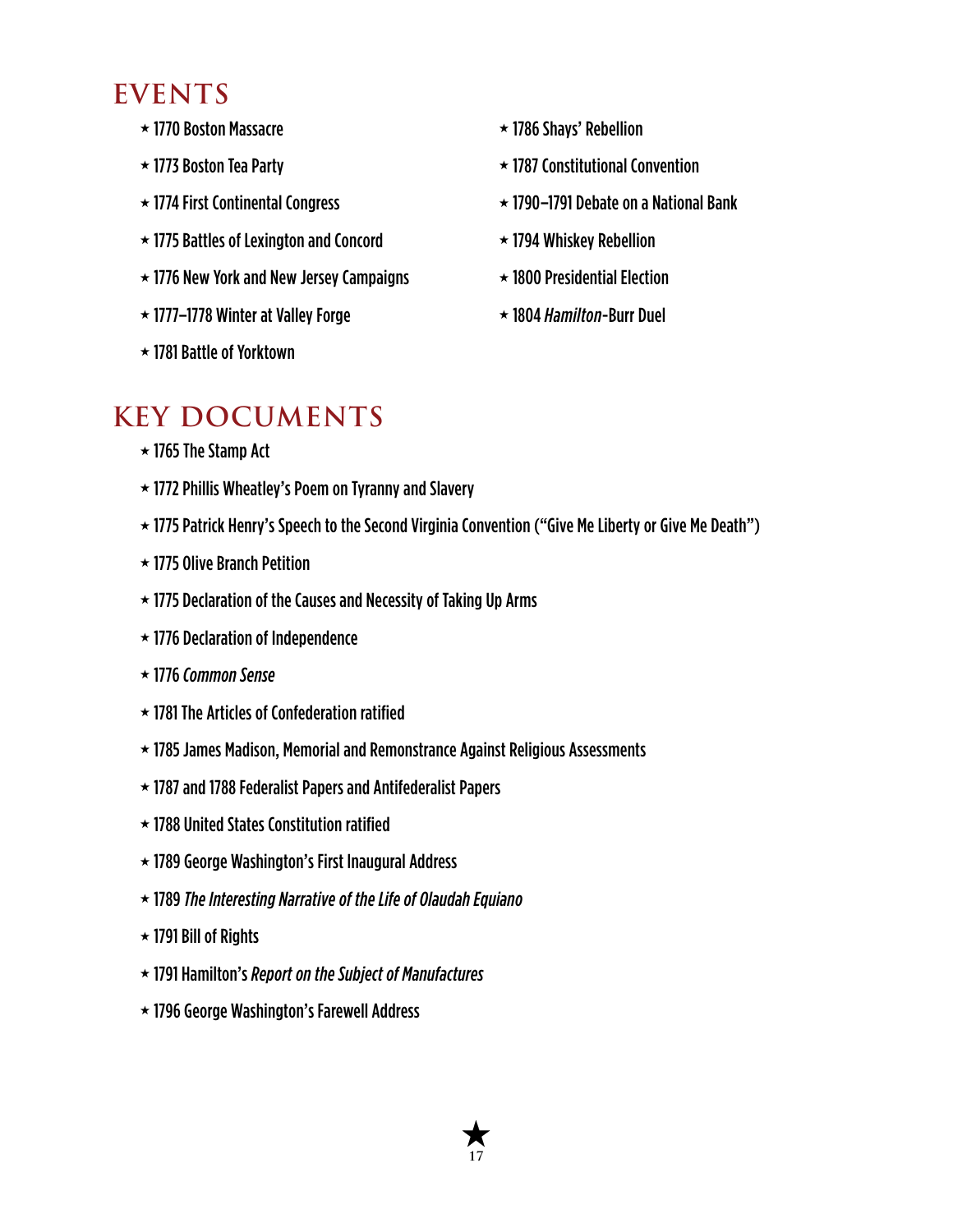## **RESEARCH ORGANIZER: PERSON OR EVENT**

Person or Event:

Background Summary: In 2–4 sentences, identify the most significant, interesting, or memorable facts or aspects of the person's or event's background story.

Primary Sources: Find at least three sources. Find powerful quotes in each document.

Primary Source 1: Cite the first document and source here.

Notes or Quotations: Place your quotation here. Include any notes to help you recall why you chose this quotation.

Repeat the same process for Primary Sources 2 and 3.

Primary Source 2:

Notes or Quotations:

Primary Source 3:

Notes or Quotations:

The Big Finish: What aspect of this person or event "speaks" to you? How will your research help you tell your story?

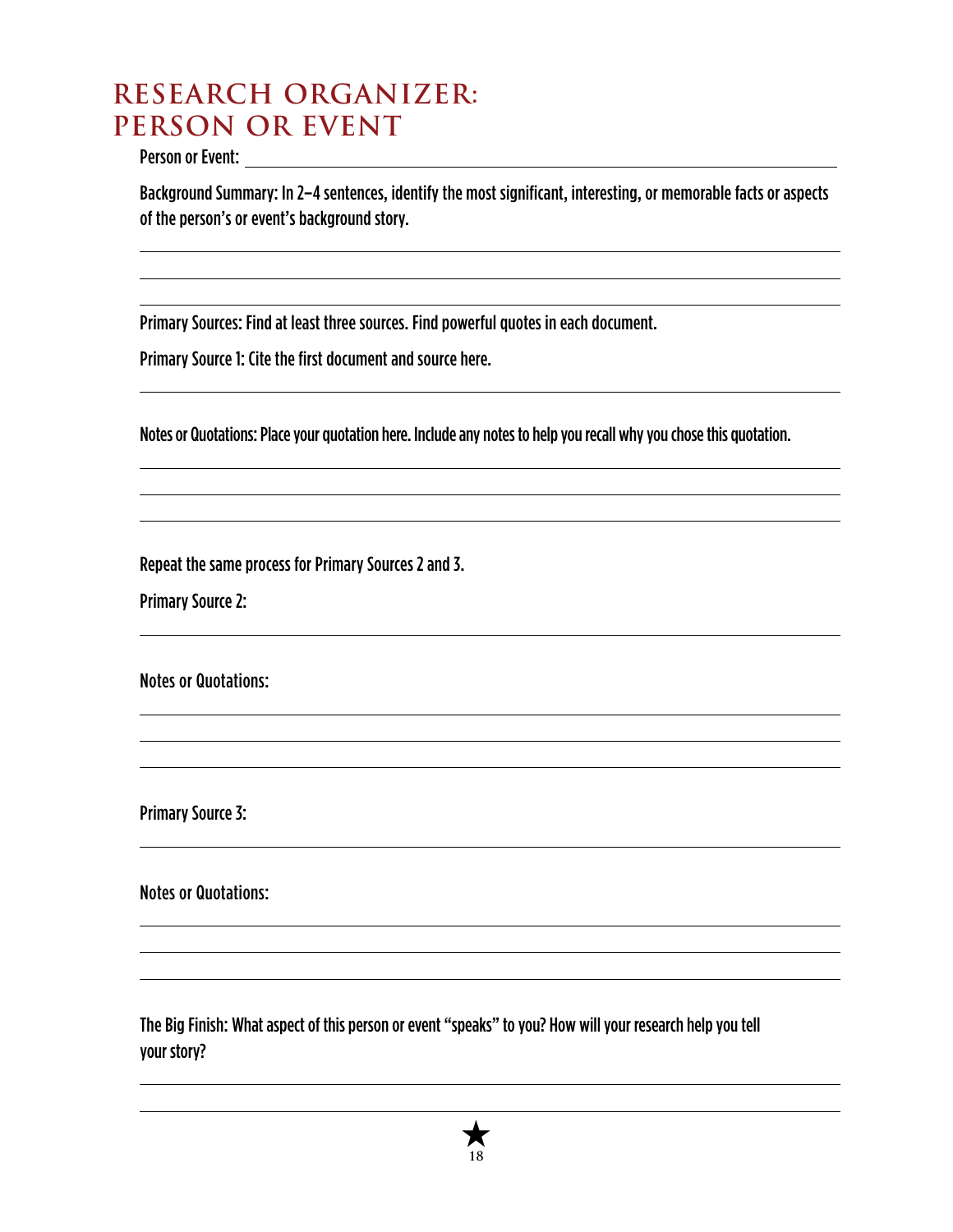## **RESEARCH ORGANIZER: KEY DOCUMENT**

Identify the document:

Background Summary: In 2–4 sentences, identify the most significant, interesting, or memorable facts or aspects of the document's background.

Select one excerpt from the document and explain its significance:

Select a second excerpt from the document and explain its significance:

Select a third excerpt from the document and explain its significance:

Select a fourth excerpt from the document and explain its significance:

The Big Finish: What aspect of the document you selected "speaks" to you? How will your research help you tell your story?

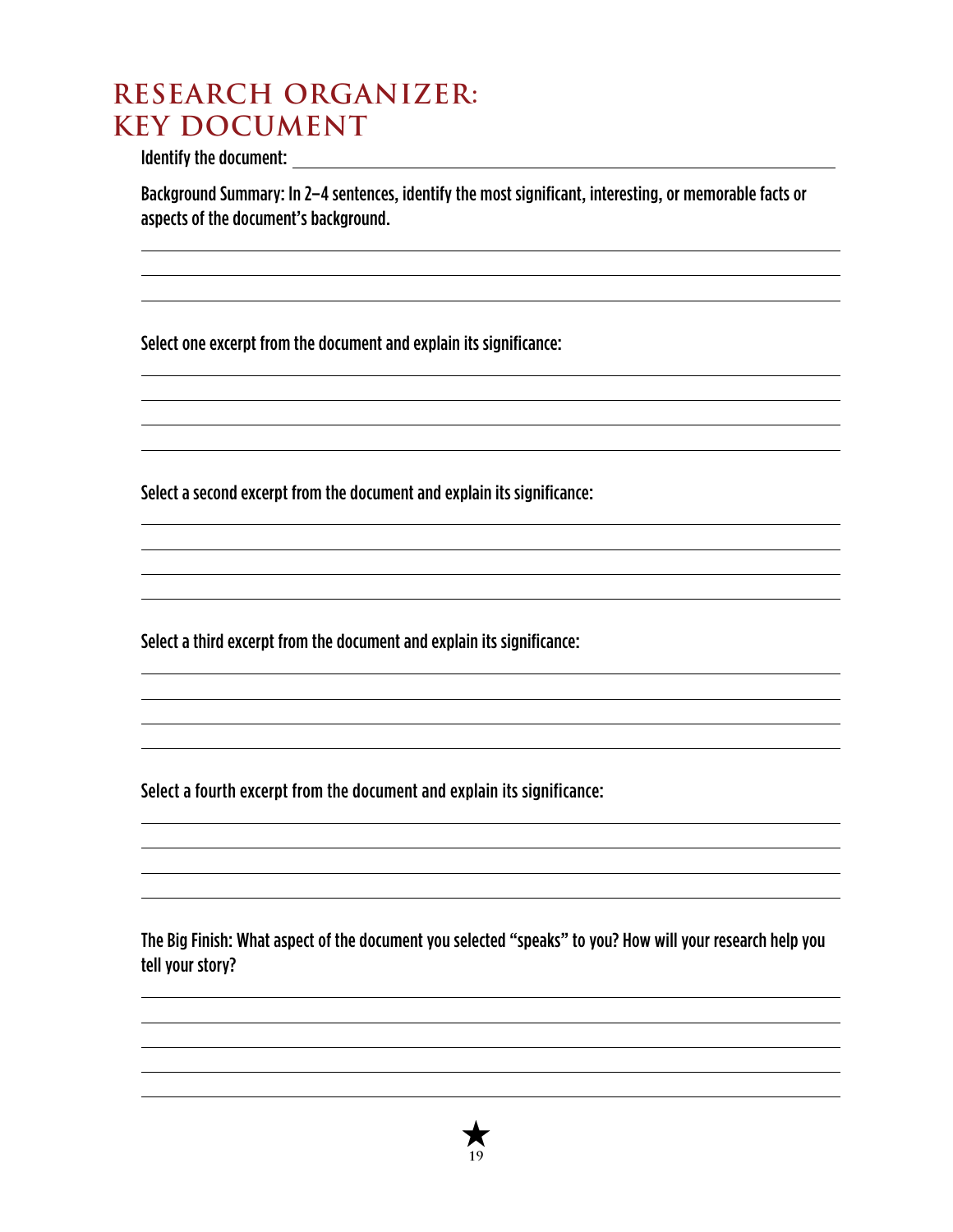## **B) HOW WILL YOU TELL YOUR STORY?**

Which format should you use—rap, song, poem, monologue, or scene?

Lin-Manuel Miranda chose different musical voices and styles for different historical people based on their personality and their role in history. Hamilton was driven and unrelenting, traits that reflect hip-hop. Miranda identified the Old-World King George III with 1960s British pop and the world-traveling Thomas Jefferson with jazz.

What style of artistic expression best tells your story?

## **C) WRITE YOUR PERFORMANCE PIECE**

Remember to keep the following guidelines in mind when creating your performance piece:

- $\star$  Must be based on your research
- $\star$  A maximum of two minutes for your performance
- $\star$  No more than three people in a group

## **D) REHEARSE AND REVISE**

Adequate rehearsal is vital. A two-minute presentation should be rehearsed a minimum of three hours, excluding time spent learning the material.

Polish your performance:

- $\star$  Projection: Make sure the audience can hear and understand you
- $\star$  Movement and Expression: Both should be used to help convey the message of your piece
- $\star$  Revision: Be willing to make changes to your performance based on feedback from others

## **E) PERFORM FOR YOUR CLASS OR SCHOOL**